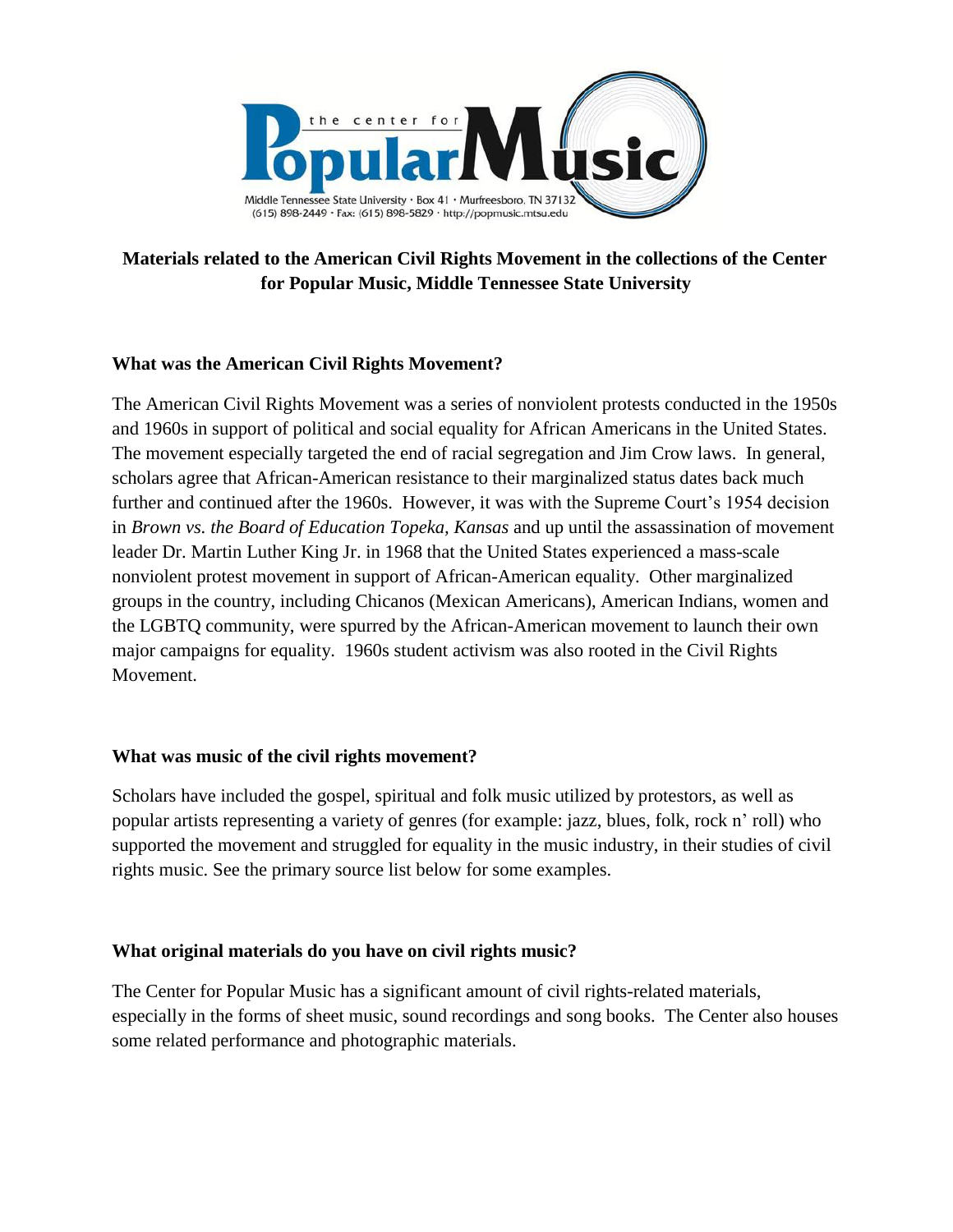## **How do I search for these primary source materials?**

## Online Searching

Most of these primary source materials may be searched online through the Center's website. Sound recordings may be searched in the Center's Reading Room through the in-house database. To search for these materials online, visit the CPM's website at [http://popmusic.mtsu.edu/collections/default.aspx.](http://popmusic.mtsu.edu/collections/default.aspx) This catalog will search for materials in the following collection categories: Manuscript Collections, Rare Books and Scores; Sheet Music; Song Broadsides; Posters, Playbills, and Programs; Trade Catalogs; Photographs; and Periodicals: Secondary Collection. For an overview of each of the major collections, see the detailed menu to the left of the screen under "Search Our Collections."

You should search for individual titles, artists or songs in Quick Search or Advanced Search. If you do not have any specific names in mind, you should first examine secondary source materials. There are no keywords that will specifically yield civil rights music. Searching for terms like "African-American composers," "African-American musicians" or by genres like "gospel," "folk" or "rock n' roll" will yield long lists of items that may not directly correlate to the movement. The combined keywords "civil rights" have not been used in the cataloging process, so will not yield any significant results.

Click on the Advanced Search link <http://popmusic.mtsu.edu/collections/advanced-search.aspx> to take you to a more detailed search screen. You may limit your search to a particular field or type of material.

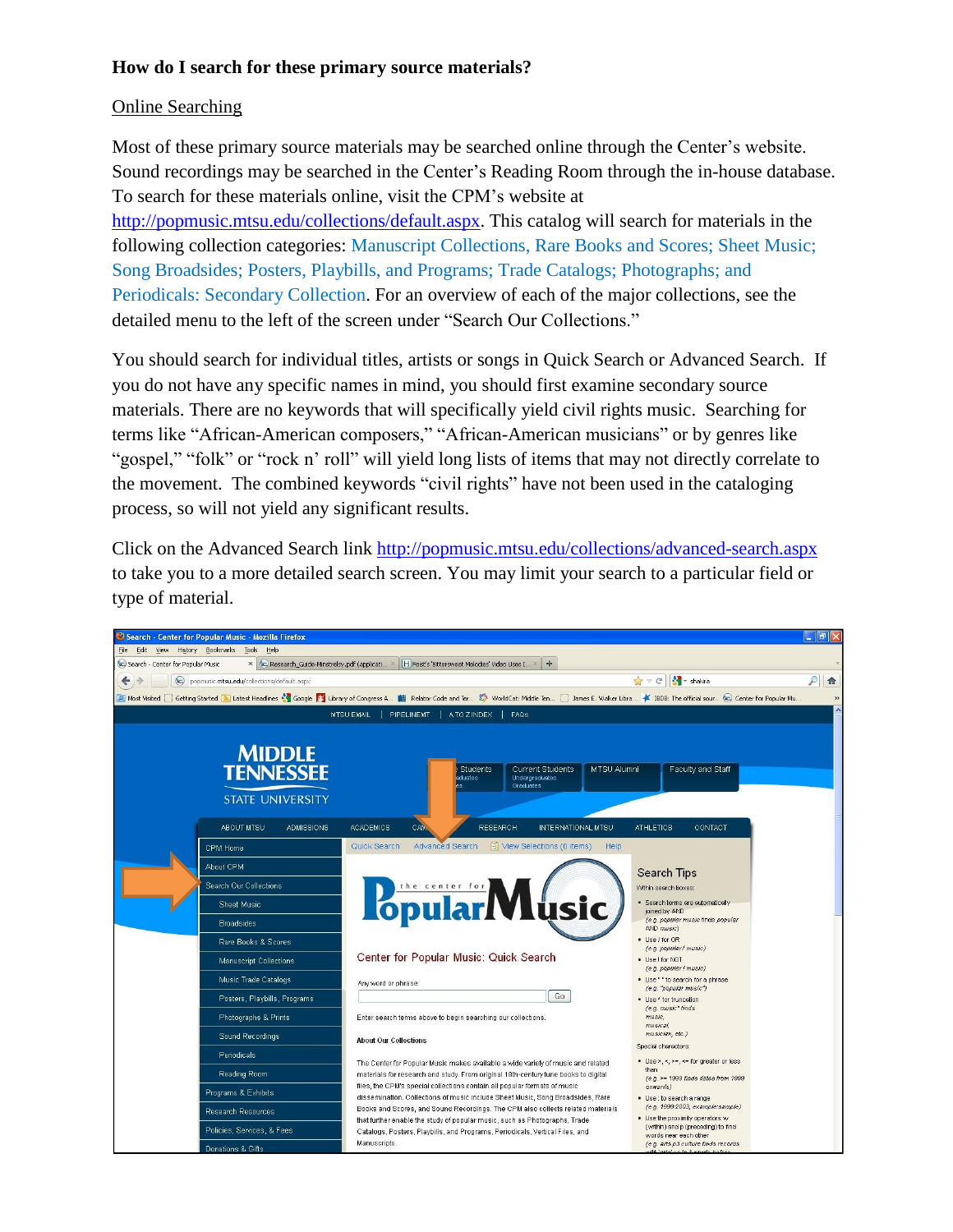## At the Center (in-house searching only):

To search for Sound Recordings, please visit the Center and use our in-house database or email Lucinda Cockrell [Lucinda.Cockrell@mtsu.edu o](mailto:Lucinda.Cockrell@mtsu.edu)r Martin Fisher [Martin.Fisher@mtsu.edu.](mailto:Martin.Fisher@mtsu.edu)

Some photographic and manuscript materials will also require staff assistance to locate. Please contact Lucinda Cockrell with questions.

## **What secondary source materials do you have?**

To search for Secondary Source Materials available in the Center's Reading Room– go to MTSU's Walker Library catalog [http://library.mtsu.edu/ a](http://library.mtsu.edu/)nd use search terms like "Civil Rights" Music," "Protest Songs" or "African American Music." You may also search for individual artists or genres. Materials include histories, song books and video. If you are only interested in materials held at the CPM, click on "Library Catalog" at the bottom of the Search box, then select "Center for Popular Music (Mass Comm.)" under the "Location" menu.

# **CPM Civil Rights Music Bibliography**

## **\*If using a PC, hit Ctrl and left click on call or item numbers to be taken to catalog entry.\***

# **Books**

- Dunson, Josh. *Freedom in the Air; Song Movements of the Sixties.* New York, NY: International Publishers, [1965]. [ML3551.D85.](http://library2.mtsu.edu/search~S1?/cML3551.D85./cml+3551+d85/1%2C1%2C2%2CE/frameset&FF=cml+3551+d85&1%2C%2C2/indexsort=-)
- Ellison, Mary. *Lyrical Protest: Black Music's Struggle Against Discrimination.* New York, NY: Praeger, 1989*.* [ML3556 .E44 1989](http://library2.mtsu.edu/search~S1?/cML3556+.E44+1989./cml+3556+e44+1989/1%2C1%2C2%2CE/frameset&FF=cml+3556+e44+1989&1%2C%2C2/indexsort=-)
- Monson, Ingrid T. (Ingrid Tolia). *Freedom Sounds: Civil Rights Call out to Jazz and Africa*. New York, NY: Oxford University Press, 2007. [ML3508.M65 2007.](http://library2.mtsu.edu/search~S1/?searchtype=c&searcharg=ML3508.M65+2007.&searchscope=1&sortdropdown=-&SORT=D&extended=1&SUBMIT=Search&searchlimits=&searchorigarg=cML3556+.E44+1989.)
- Sanger, Kerran L. *"When the spirit says sing!": the Role of Freedom Songs in the Civil Rights Movement*. New York, NY: Garland, 1995. [ML3556 .S26 1995](http://library2.mtsu.edu/search~S1?/cML3556.S26+1995./cml+3556+s26+1995/1%2C1%2C2%2CE/frameset&FF=cml+3556+s26+1995&1%2C%2C2/indexsort=-)
- Seeger, Pete and Bob Reiser. *Everybody Says Freedom: A History of the Civil Rights Movement in Songs and Pictures.* New York, NY: Norton, 1989. [ML3550 .S43 1989](http://library2.mtsu.edu/search~S1?/cML3550.S43+1989./cml+3550+s43+1989/1%2C1%2C2%2CE/frameset&FF=cml+3550+s43+1989&1%2C%2C2/indexsort=-)
- Ward, Brian. *Just My Soul Responding: Rhythm and Blues, Black Consciousness, and Race Relations. Berkeley, CA: University of California Press, 1998. ML3479. W37* [1 9 9 8](http://library2.mtsu.edu/search~S1?/cML3479+.W37+1998./cml+3479+w37+1998/1%2C1%2C2%2CE/frameset&FF=cml+3479+w37+1998&1%2C%2C2/indexsort=-)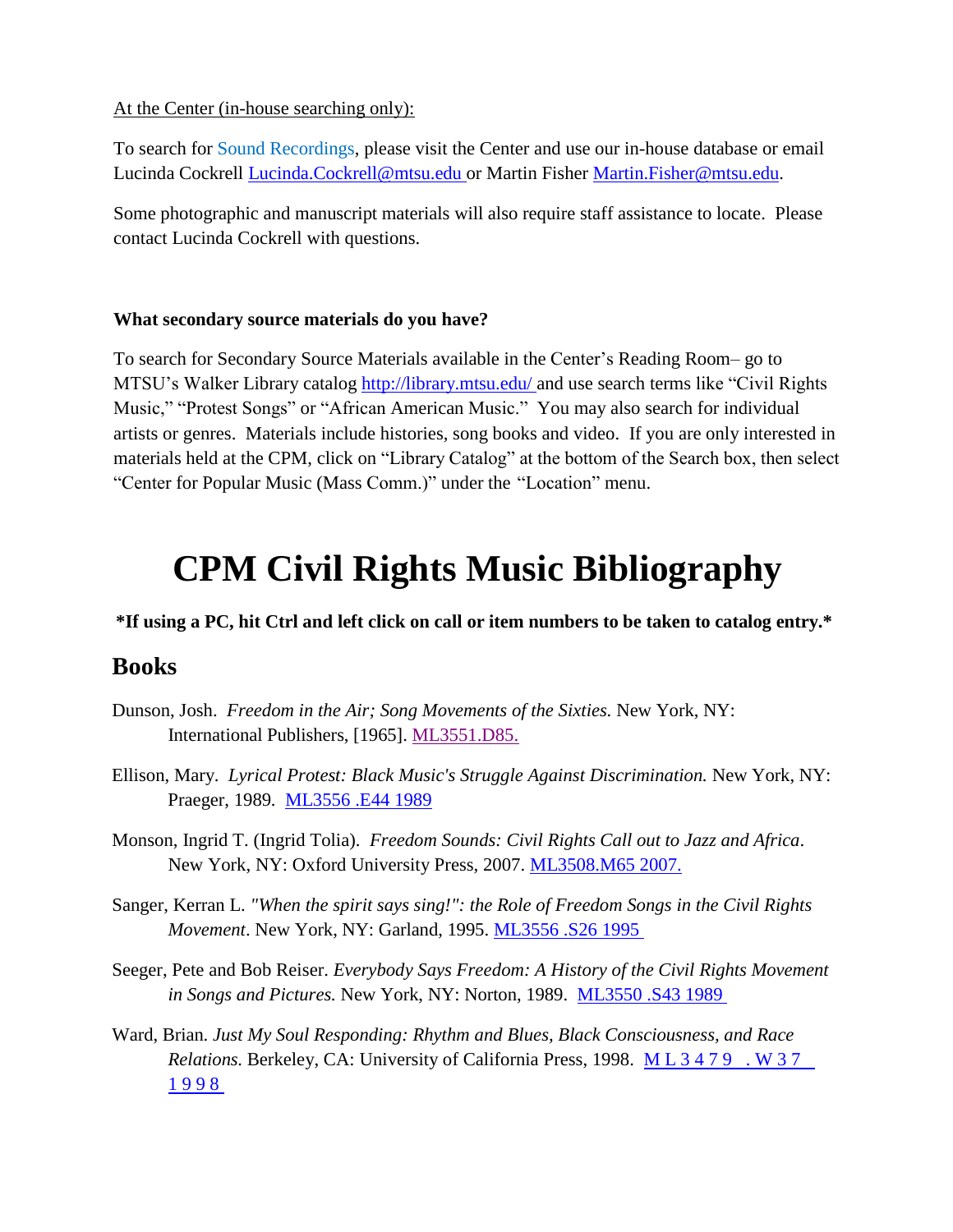## **Song Books**

- Carawan, Guy and Candie, eds. *Sing for Freedom: the Story of the Civil Rights Movement through its Songs*. Bethlehem, PA: Sing Out Corp., 1990. [M1977.C47 S56 1990.](http://library2.mtsu.edu/search~S1?/cM1977.C47+S56+1990./cm++1977+c47+s56+1990/1%2C1%2C2%2CE/frameset&FF=cm++1977+c47+s56+1990&1%2C%2C2/indexsort=-)
- Glazer, Tom, ed. *Songs of Peace, Freedom, and Protest*. New York, D. McKay Co. [1970]. [M1977](http://library2.mtsu.edu/search~S1?/cM1977+.P75+G5+1970/cm++1977+p75+g5+1970/1%2C1%2C2%2CE/frameset&FF=cm++1977+p75+g5+1970&1%2C%2C2/indexsort=-) .P75 G5 1970

Reagon, Bernice Johnson. *Compositions, One*. Washington, D.C.: Songtalk, 1986. [M1670.R4276](http://library2.mtsu.edu/search~S1/?searchtype=c&searcharg=M1670.R4276&searchscope=1&sortdropdown=-&SORT=D&extended=1&SUBMIT=Search&searchlimits=&searchorigarg=cM1977+.P75+G5+1970)

## **Video**

Brown, Jim. *We Shall Overcome*. San Francisco, CA: California Newsreel, 1988. [VID](http://library2.mtsu.edu/search/X?SEARCH=t:(We%20Shall%20Overcome)&searchscope=1&SORT=D&m=3&b=p) WE SHALL [OVERCOME.](http://library2.mtsu.edu/search/X?SEARCH=t:(We%20Shall%20Overcome)&searchscope=1&SORT=D&m=3&b=p)

# **Primary Sources**

Sheet Music

Cooke, Sam. "Chain Gang." Kags Music Corp, 1960. [001425-UCLAS.](http://popmusic.mtsu.edu/collections/results.aspx?QB0=AND&QF0=Item+ID%7cAccession+Number%7cTitle%7cAdditional+Title%7cCreator%7cAdditional+Author%7cPublisher%7cPlace+of+Publication%7cSubject%7cSubgroup%7cSeries%7cEdition%7cNotes%7cSong+Titles%7cFirst+Line%7cLyrics%7cTune%7cNotation%7cDescription%7cCoverage%7cCompany%7cProducts%7cMembership%7cISSN%7cPerformer%7cVenue%7cPerformance+Place%7cRepertoire&QI0=001425-uclas&QB1=AND&QF1=Title%7cAdditional+Title%7cSong+Titles%7cTune%7cCompany%7cRepertoire&QI1=&QB2=AND&QF2=Creator%7cAdditional+Author%7cPerformer&QI2=&QB7=AND&QF7=Publisher%7cMembership&QI7=&QB4=AND&QF4=Date%7cCoverage%7cPerformance+Date&QI4=&QB3=AND&QF3=Subject&QI3=&QB6=AND&QF6=First+Line%7cLyrics&QI6=&QB5=AND&QF5=Collection&QI5=%3dSheet+Music&TN=Combined&AC=QBE_QUERY&BU=%2fcollections%2fadvanced-search.aspx&)

Forrest, Hamilton, arr. Marian Anderson, prf. "He's Got the Whole World in His Hands." New York: Mills Music, 1951. [003176-UCLAS.](http://popmusic.mtsu.edu/collections/results.aspx?QB0=AND&QF0=Item+ID%7cAccession+Number%7cTitle%7cAdditional+Title%7cCreator%7cAdditional+Author%7cPublisher%7cPlace+of+Publication%7cSubject%7cSubgroup%7cSeries%7cEdition%7cNotes%7cSong+Titles%7cFirst+Line%7cLyrics%7cTune%7cNotation%7cDescription%7cCoverage%7cCompany%7cProducts%7cMembership%7cISSN%7cPerformer%7cVenue%7cPerformance+Place%7cRepertoire&QI0=003176-uclas&QB1=AND&QF1=Title%7cAdditional+Title%7cSong+Titles%7cTune%7cCompany%7cRepertoire&QI1=&QB2=AND&QF2=Creator%7cAdditional+Author%7cPerformer&QI2=&QB7=AND&QF7=Publisher%7cMembership&QI7=&QB4=AND&QF4=Date%7cCoverage%7cPerformance+Date&QI4=&QB3=AND&QF3=Subject&QI3=&QB6=AND&QF6=First+Line%7cLyrics&QI6=&QB5=AND&QF5=Collection&QI5=%3dSheet+Music&TN=Combined&AC=QBE_QUERY&BU=%2fcollections%2fadvanced-search.aspx&)

## Rare Books

African American heritage hymnal: 575 hymns, spirituals, and gospel songs. Chicago: GIA Publications, 2001. [SP-020145.](http://popmusic.mtsu.edu/collections/results.aspx?AC=GET_RECORD&XC=/collections/results.aspx&BU=http%3A%2F%2Fpopmusic.mtsu.edu%2Fcollections%2Fadvanced-search.aspx&TN=Combined&SN=AUTO813&SE=1283&RN=0&MR=20&TR=0&TX=1000&ES=0&CS=0&XP=&RF=WebBrief&EF=&DF=WebFull&RL=0&EL=0&DL=0&NP=255&ID=&MF=GENERICENGWPMSG.INI&MQ=&TI=0&DT=&ST=0&IR=12644&NR=0&NB=0&SV=0&SS=0&BG=&FG=&QS=&OEX=ISO-8859-1&OEH=utf-8)

Jackson, Mahalia. Frye's echoes of the Baptist Music Convention number four / Sixty-four pages of familiar hymns. Chicago: Theodore R. Frye Publishers, [1949]. S P - [0 0 1 3 3 2](http://popmusic.mtsu.edu/collections/results.aspx?AC=GET_RECORD&XC=/collections/results.aspx&BU=http%3A%2F%2Fpopmusic.mtsu.edu%2Fcollections%2Fadvanced-search.aspx&TN=Combined&SN=AUTO2081&SE=1284&RN=0&MR=20&TR=0&TX=1000&ES=0&CS=0&XP=&RF=WebBrief&EF=&DF=WebFull&RL=0&EL=0&DL=0&NP=255&ID=&MF=GENERICENGWPMSG.INI&MQ=&TI=0&DT=&ST=0&IR=7624&NR=0&NB=0&SV=0&SS=0&BG=&FG=&QS=&OEX=ISO-8859-1&OEH=utf-8)

## Performance Documents

Eighth Annual Monterey Jazz Festival [Monterey, CA], [September 1965]. [000248-PERFORM.](http://popmusic.mtsu.edu/collections/results.aspx?AC=GET_RECORD&XC=/collections/results.aspx&BU=http%3A%2F%2Fpopmusic.mtsu.edu%2Fcollections%2Fadvanced-search.aspx&TN=Combined&SN=AUTO2404&SE=1285&RN=0&MR=20&TR=0&TX=1000&ES=0&CS=0&XP=&RF=WebBrief&EF=&DF=WebFull&RL=0&EL=0&DL=0&NP=255&ID=&MF=GENERICENGWPMSG.INI&MQ=&TI=0&DT=&ST=0&IR=2758&NR=0&NB=0&SV=0&SS=0&BG=&FG=&QS=&OEX=ISO-8859-1&OEH=utf-8)

Newport Jazz Festival 1964 Program. [000254-PERFORM.](http://popmusic.mtsu.edu/collections/results.aspx?AC=GET_RECORD&XC=/collections/results.aspx&BU=http%3A%2F%2Fpopmusic.mtsu.edu%2Fcollections%2Fadvanced-search.aspx&TN=Combined&SN=AUTO3067&SE=1286&RN=0&MR=20&TR=0&TX=1000&ES=0&CS=0&XP=&RF=WebBrief&EF=&DF=WebFull&RL=0&EL=0&DL=0&NP=255&ID=&MF=GENERICENGWPMSG.INI&MQ=&TI=0&DT=&ST=0&IR=2764&NR=0&NB=0&SV=0&SS=0&BG=&FG=&QS=&OEX=ISO-8859-1&OEH=utf-8)

## Sound Recordings

#### 45 RPM:

"Long Walk to DC" – The Staple Singers, Stax, STA-0007

"Until We're Free" – Elaine Brown, Black Forum 61856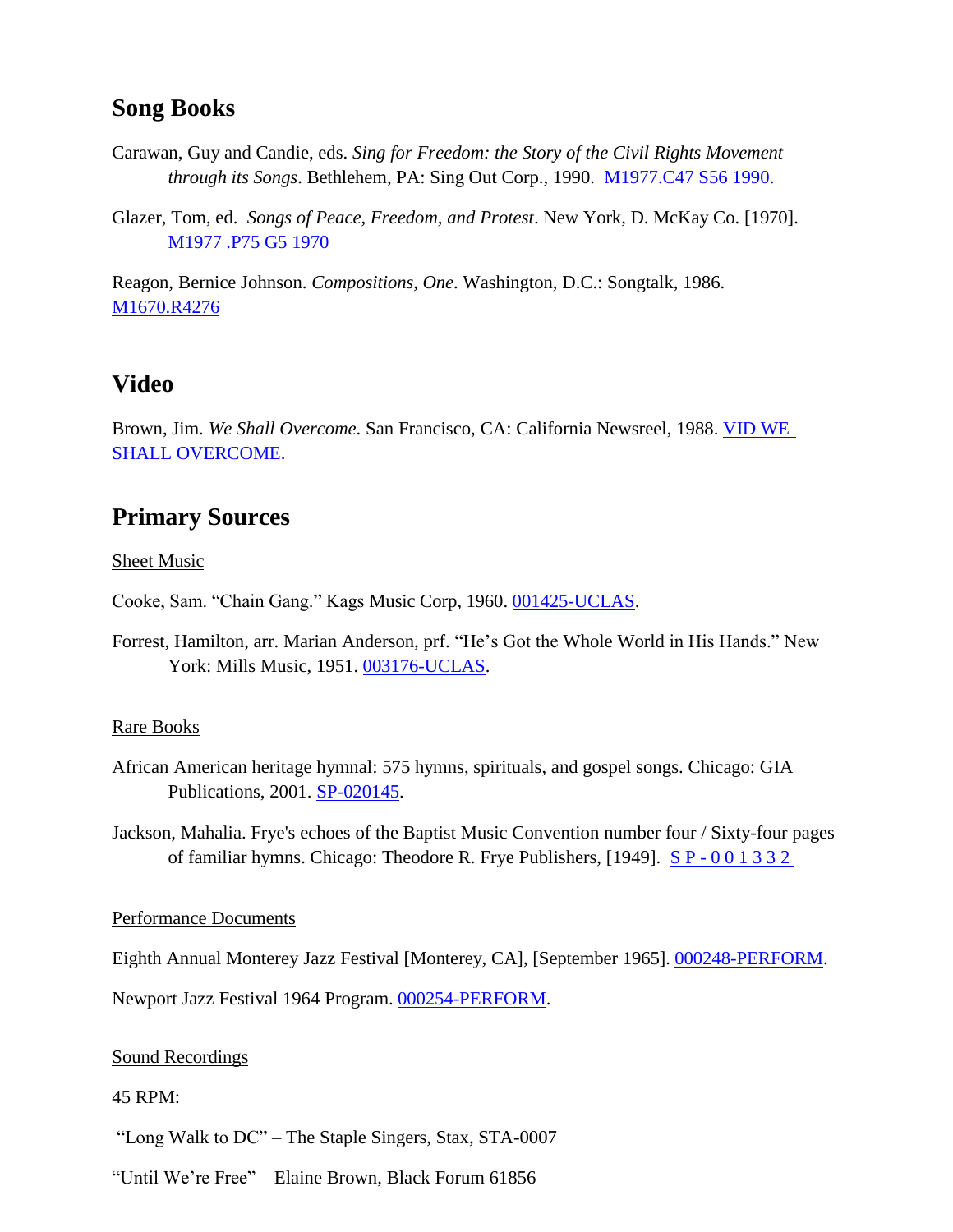## 33 1/3 RPM:

"I Shall Not Be Moved" – RDE-006914 RCA Camden UCRS-3652-8S Struttin' Down Royal Street

"We Shall Overcome" – RDE-007632b; RDE-007632c; RDE-008349; RDE-006373; RCD-12a; RCD-9135

## Manuscript Collections:

Doug Seroff collection of Negro harmony singing, [89-031](http://popmusic.mtsu.edu/collections/results.aspx?AC=GET_RECORD&XC=/collections/results.aspx&BU=http%3A%2F%2Fpopmusic.mtsu.edu%2Fcollections%2Fadvanced-search.aspx&TN=Combined&SN=AUTO3308&SE=1287&RN=0&MR=20&TR=0&TX=1000&ES=0&CS=0&XP=&RF=WebBrief&EF=&DF=WebFull&RL=0&EL=0&DL=0&NP=255&ID=&MF=GENERICENGWPMSG.INI&MQ=&TI=0&DT=&ST=0&IR=4910&NR=0&NB=0&SV=0&SS=0&BG=&FG=&QS=&OEX=ISO-8859-1&OEH=utf-8)

Doug Seroff African American Gospel Quartet collection, [10-026](http://popmusic.mtsu.edu/collections/results.aspx?AC=GET_RECORD&XC=/collections/results.aspx&BU=http%3A%2F%2Fpopmusic.mtsu.edu%2Fcollections%2Fadvanced-search.aspx&TN=Combined&SN=AUTO3410&SE=1288&RN=0&MR=20&TR=0&TX=1000&ES=0&CS=0&XP=&RF=WebBrief&EF=&DF=WebFull&RL=0&EL=0&DL=0&NP=255&ID=&MF=GENERICENGWPMSG.INI&MQ=&TI=0&DT=&ST=0&IR=5047&NR=0&NB=0&SV=0&SS=0&BG=&FG=&QS=&OEX=ISO-8859-1&OEH=utf-8)

## **Useful Online Databases/Encyclopedias**

(Accessible to MTSU students through the Walker Library website)

Encyclopedia of Popular Music, 4th Edition: <http://www.encpopmusic4.com/>

Music Online: African American Music Reference: <http://aamr.alexanderstreet.com/Search>

# **Other Repositories:**

The Civil Rights History Project: <http://www.loc.gov/folklife/civilrights/index.html>

Created through an act of Congress, this database allows you to search for civil rights audiovisual collections throughout the United States. A total of 1527 collections are listed.

## In Tennessee:

Fisk University:<http://www.fisk.edu/Academics/Library/SpecialCollections.aspx>

Located in Nashville, of particular interest at Fisk is the Black Oral History Program, a collection of interviews conducted in the 1970s with both civil rights activists and African American musicians. Depending on the scope of your project, you may also be interested in the Black American Music, Fisk Jubilee Singers, Langston Hughes, or other music-related collections at Fisk.

The Highlander Research and Education Center: <http://www.highlandercenter.org/archives/>

Highlander, currently located outside of Knoxville, has had a long history of participation in American social movements, including the civil rights movement. Not only did the school's programs help to train activists in nonviolent techniques, they also facilitated the recording of